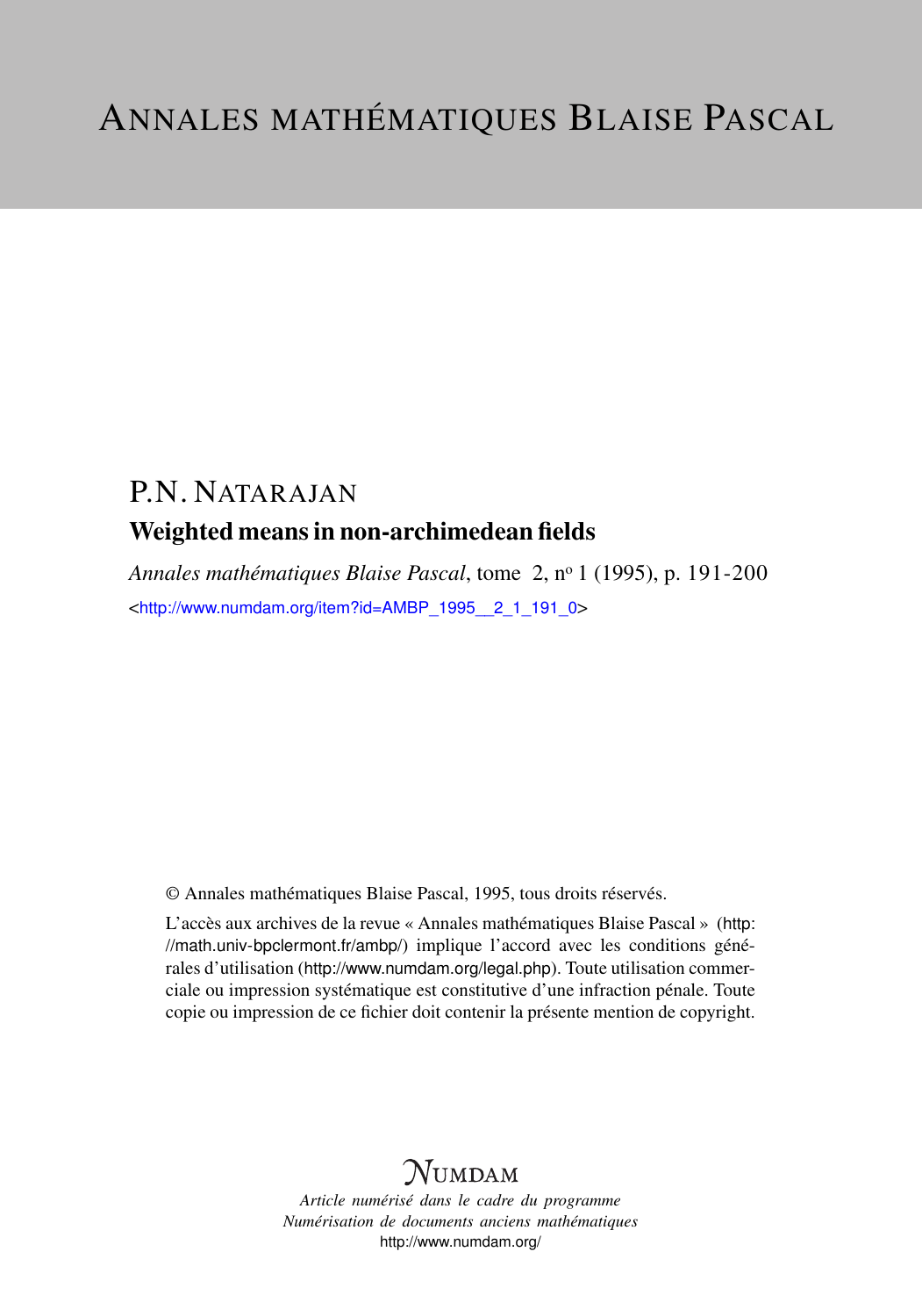Ann. Math. Blaise Pascal, Vol. 2, N° 1, 1995, pp.191-200

## WEIGHTED MEANS IN NON-ARCHIMEDEAN FIELDS

## P.N. Natarajan

#### §1. INTRODUCTION.

In developing summability methods in non-archimedean fields, Srinivasan [6] defined the analogue of the classical weighted means  $(\overline{N}, p_n)$  under the assumption that the sequence  $\{p_n\}$  of weights satisfies the conditions :

$$
|p_0| < |p_1| < |p_2| < \ldots < |p_n| < \ldots ; \tag{1}
$$

and 
$$
\lim_{n \to \infty} |p_n| = \infty.
$$
 (2)

However, it turned out that these weighted means were equivalent to convergence. In the present paper, an attempt is made to remedy the situation by assuming that the sequence  ${p_n}$  of weights satisfies the conditions :

$$
p_n \neq 0, \quad n = 0, 1, 2, \ldots; \tag{3}
$$

and 
$$
|p_i| \leq |P_j|, i = 0, 1, 2, ..., j, j = 0, 1, 2, ...,
$$
 (4)

where  $P_j = \sum_{n=1}^j p_k$ ,  $j = 0, 1, 2, \ldots$ . Note that (3) and (4) imply  $P_n \neq 0$ ,  $n = 0, 1, 2, \ldots$ . (4) is equivalent to

$$
\max_{0 \le i \le j} |p_i| \le |P_j|, \; j = 0, 1, 2, \ldots
$$

Since the valuation is non-archimedean,

$$
|P_j| \le \max_{0 \le i \le j} |p_j|
$$
  
so that (4) is equivalent to 
$$
|P_j| = \max_{0 \le i \le j} |p_j| = |p_j|.
$$
 (4')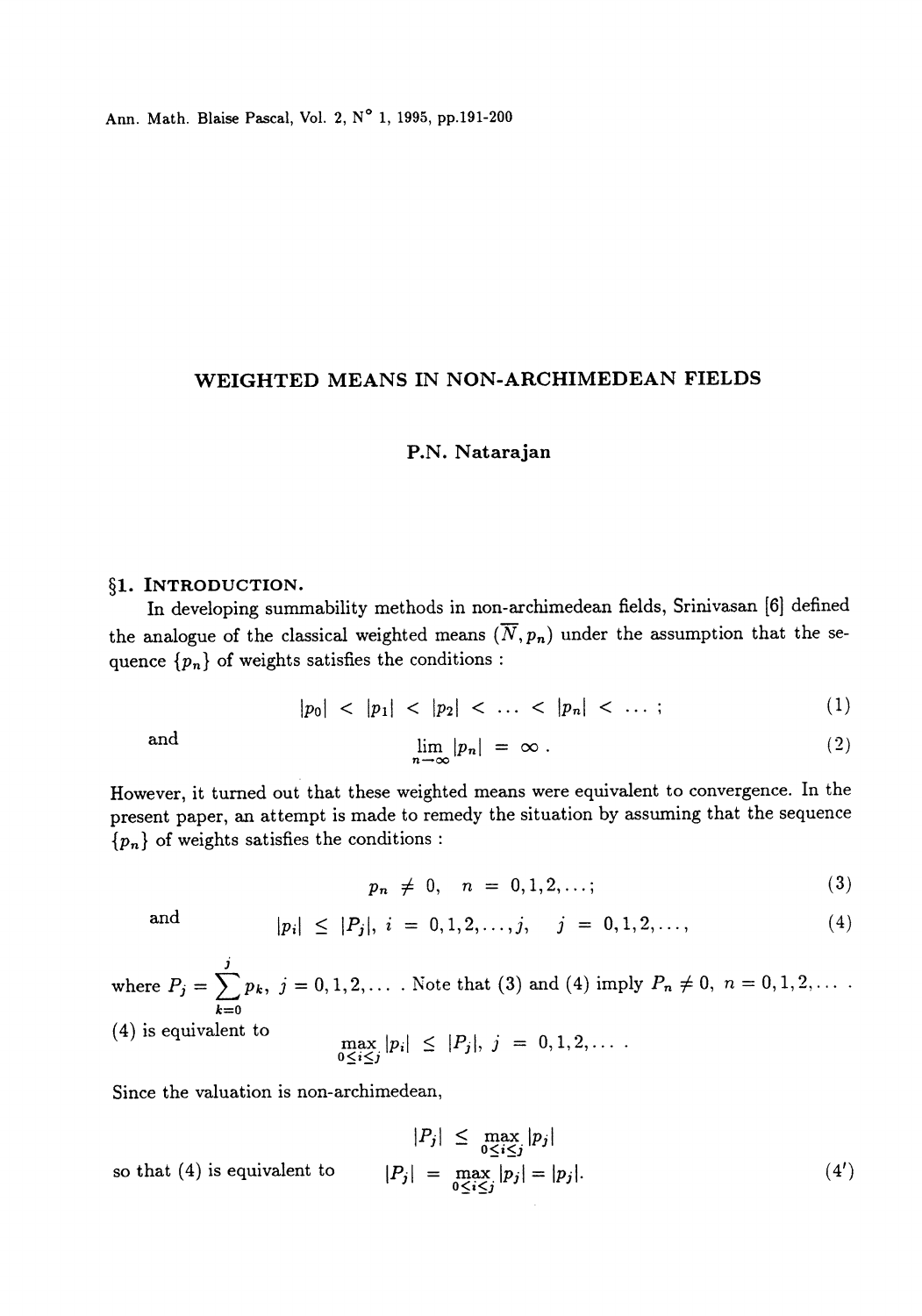The assumptions (3) and (4) make the method of summability arising out of the weighted means non-trivial in certain cases (Remark 4) and further make it possible to compare two regular weighted means (Theorem 3) or compare a regular weighted mean with a regular matrix method (Theorem 4 and Theorem 5). This helps us to obtain ( $\S 4$ ) a strictly increasing scale of regular summability methods in  $\mathbf{Q}_p$ , the p-adic field for a prime p; analogous to the scale of Cesaro means in IR (the field of real numbers). These arise out of taking the weights

$$
p_n = p^{nk}, \text{ if } n \text{ is odd};
$$
  
=  $\frac{1}{p^{nk}}, \text{ if } n \text{ is even}.$ 

 $n = 0, 1, 2, \ldots, k = 0, 1, 2, \ldots$ 

For a knowledge of  $(\overline{N}, p_n)$  methods in the classical case, the reader may refer [2],[5] and for analysis in non-archimedean fields [1].

### §2. PRELIMINARIES.

Throughout this paper,  $K$  denotes a complete, non-trivially valued, non-archimedean field and infinite matrices and sequences have their entries in  $K$ . Given an infinite matrix  $A = (a_{nk}), n, k = 0, 1, 2, ...$  and a sequence  $\{x_k\}, k = 0, 1, 2, ...$ , by the A-transform of  ${x_k}$ , we mean the sequence  ${(Ax)_n}$  where

$$
(Ax)_n = \sum_{k=0}^{\infty} a_{nk} x_k, \ n = 0, 1, 2, \dots,
$$

it being assumed that the series on the right converge. If  $\lim_{n\to\infty} (Ax)_n = s$ , we say that  $\{x_k\}$ is A-summable (or summable by the infinite matrix method A) to s. If  $\lim_{n\to\infty} (Ax)_n = s$ whenever  $\lim_{k \to \infty} x_k = s$ , the matrix method A is said to be *regular*. It is well-known (see  $[3]$ ,  $[4]$ ) that A is regular if and only if

(a) 
$$
\sup_{n,k} |a_{nk}| < \infty ;
$$
  
\n(b) 
$$
\lim_{n \to \infty} a_{nk} = 0, \quad k = 0, 1, 2, \dots ;
$$
  
\n(c) 
$$
\lim_{n \to \infty} \left( \sum_{k=0}^{\infty} a_{nk} \right) = 1 .
$$
\n
$$
(5)
$$

(c) 
$$
\lim_{n \to \infty} \left( \sum_{k=0}^{\infty} a_{nk} \right) = 1 .
$$

(cf. For criterion for the regularity of a matrix method in the classical case see [2], p.43, Theorem 2). If a regular matrix A is such that  $\lim_{n\to\infty} (Ax)_n = s$  implies  $\lim_{k\to\infty} x_k = s$ , the matrix method  $A$  is said to be *trivial*. Given two infinite matrix methods  $A, B$ , we say that A is included in B, written as  $A \subset B$ , if any sequence  $\{x_k\}$  that is A-summable to s is also B-summable to s. An infinite matrix  $A = (a_{nk})$  is said to be *triangular* (or, more precisely, lower triangular) if  $a_{nk} = 0$ ,  $k > n$ ,  $n = 0, 1, 2, \ldots$ .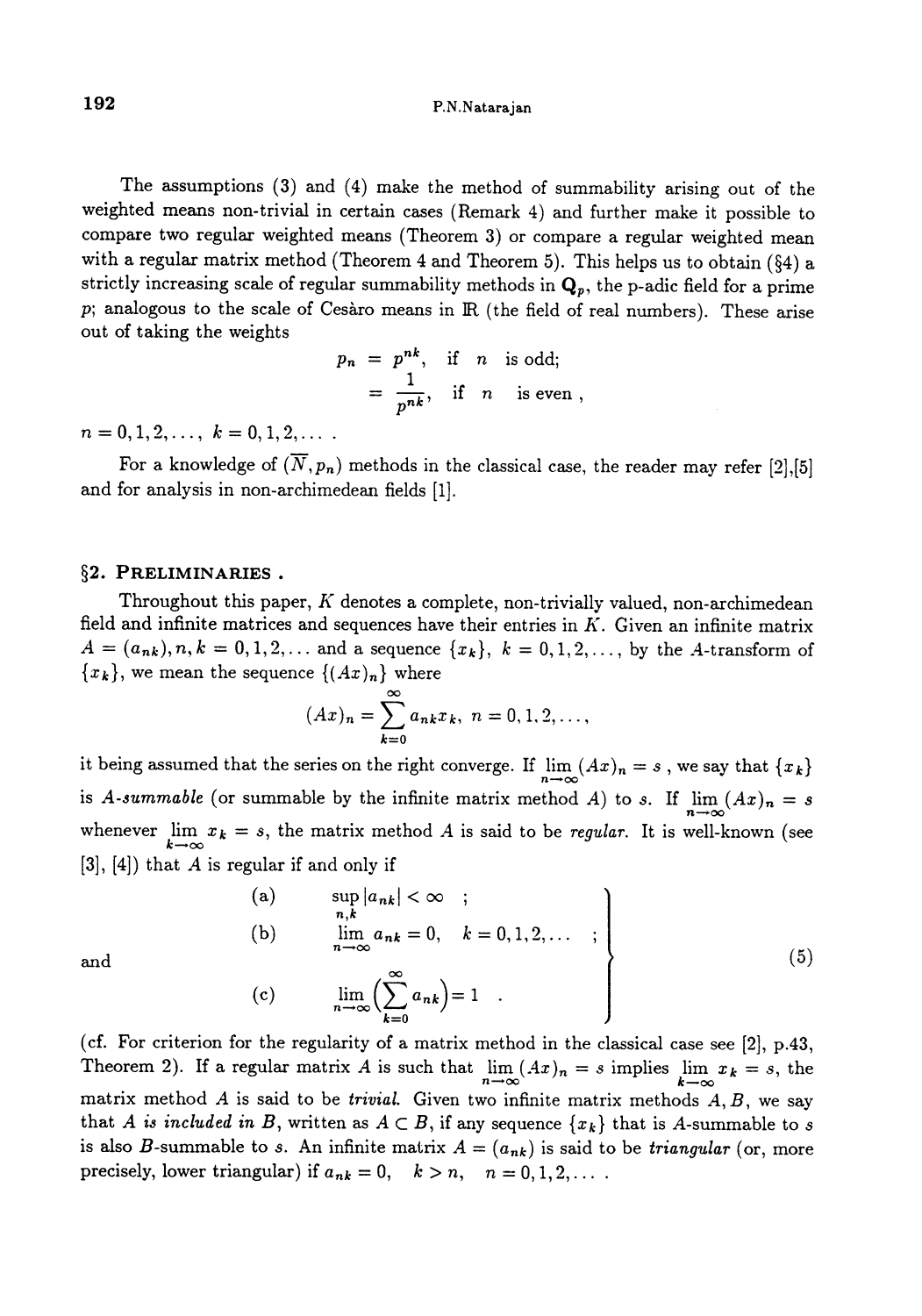**Definition 1.** The  $(\overline{N}, p_n)$  method is defined by the infinite matrix  $(a_{nk})$  where

$$
a_{nk} = \frac{p_k}{P_n}, k \leq n ;
$$
  
= 0,  $k > n$ . (6)

**Remark 1.** If  $\left|\frac{P_{n+1}}{P_n}\right| > 1$ ,  $n = 0, 1, 2...$  and  $\lim_{n \to \infty} |P_n| = \infty$  i.e.  $|P_n|$  strictly increases to infinity, then the method  $(\overline{N}, p_n)$  is trivial. For  $|p_n| = |P_n - P_{n-1}| = |P_n|$ , since  $|P_n| > |P_{n-1}|$ . So (1) is satisfied. Since  $\lim_{n \to \infty} |P_n| = \infty$ ,  $\lim_{n \to \infty} |p_n| = \infty$  so that (2) is satisfied too. Hence  $(\overline{N}, p_n)$  is trivial because of Theorem 4.2 of [6].

In the sequel we shall suppose that the sequence  $\{p_n\}$  of weights satisfies conditions

(3) and (4).

An example of such an  $(N, p_n)$  method corresponds to  $\{p_n\}$  defined by

$$
p_n = p^n, \text{ if } n \text{ is odd};
$$
  
=  $\frac{1}{p^n}$ , if *n* is even ,

where  $K = \mathbf{Q}_p$ .

Remark 2. We note that (4) is equivalent to

$$
|P_{n+1}| \geq |P_n|, \quad n = 0, 1, 2, \ldots \tag{7}
$$

Proof. Let (4) hold. Now

$$
|P_{n+1}| = \max_{0 \le i \le n+1} |p_i|
$$
  
= max  $\left[\max_{0 \le i \le n} |p_i|, |p_{n+1}|\right]$   
= max  $\left(|P_n|, |p_{n+1}|\right]$   
 $\geq |P_n|, n = 0, 1, 2, ...$ 

Conversely, let (7) hold. For a fixed integer  $j \ge o$  let  $0 \le i \le j$ . Then

$$
|p_i| = |P_i - P_{i-1}|
$$
  
\n
$$
\leq \max [ |P_i|, |P_{i-1}| ]
$$
  
\n
$$
\leq |P_i|
$$
  
\n
$$
\leq |P_j|
$$

by (7).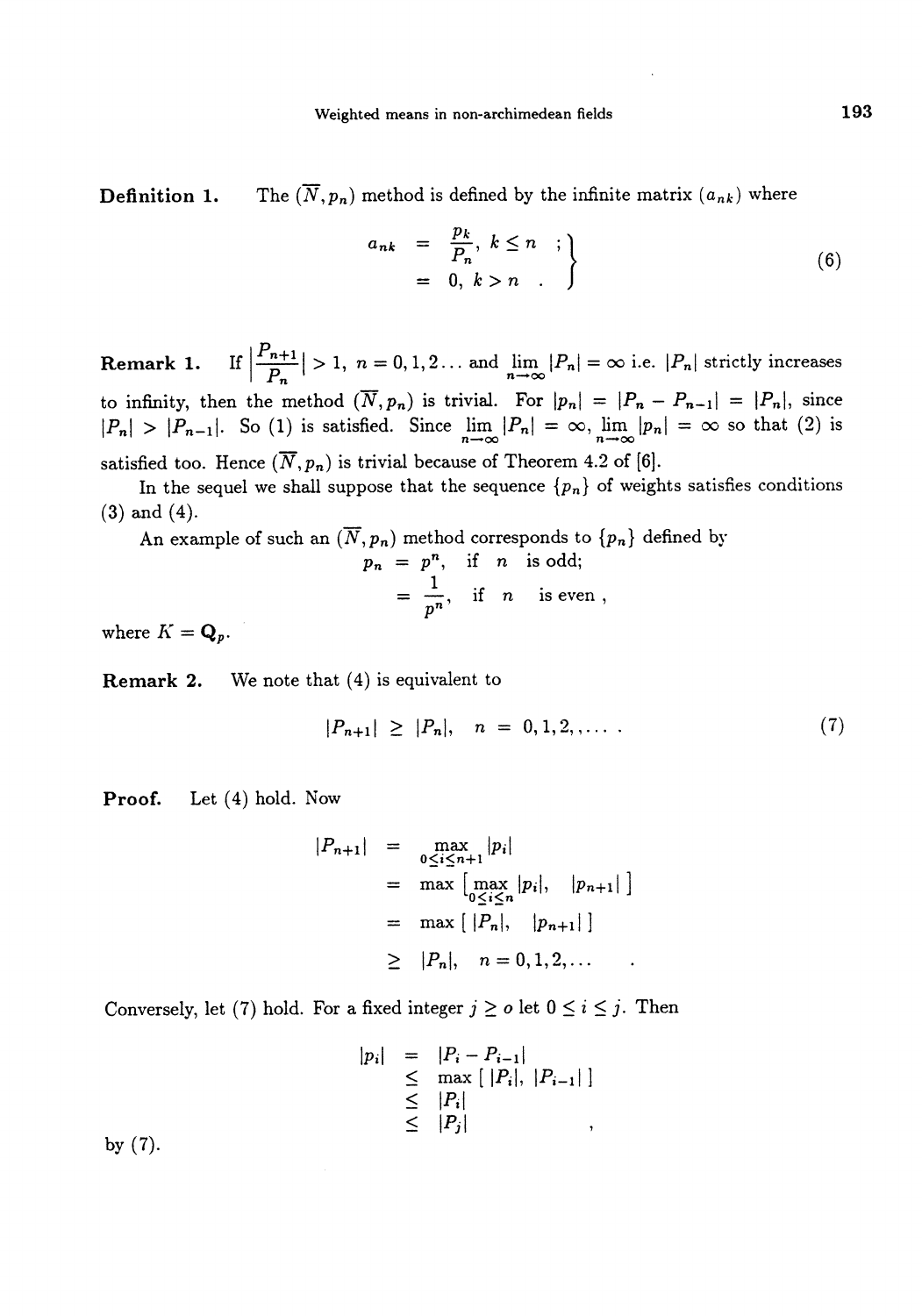§3. MAIN RESULTS. **Theorem 1.**  $(\overline{N},p_n)$  is regular if an only if

$$
\lim_{n \to \infty} |P_n| = \infty \tag{8}
$$

**Proof.** Let the  $(\overline{N}, p_n)$  method be regular Using (6) and (5)(b), we note that (8) holds. Conservely, let (8) hold. In view of (6) and (8) it follows that  $\lim_{n\to\infty} a_{nk} = 0, k = 0, 1, 2, ...$ 

Now,  $|a_{nk}| = 0$ ,  $k > n$ . If  $k \le n$ ,  $|a_{nk}| = \frac{|p_k|}{|P_n|} \le 1$ , in view of (4). Also  $\sum_{k=0}^{\infty} a_{nk} = 1$ ,  $n = 0, 1, 2, \ldots$  so that  $\lim_{n \to \infty} \left( \sum_{k=0}^{\infty} a_{nk} \right) = 1$ . Thus, by (5) the method  $(\overline{N}, p_n)$  is regular.

**Remark 3.** If  $(\overline{N}, p_n)$  is non-trivial, then (1) cannot be satisfied. Suppose (1) holds, then  $|p_n| = |P_n|$  so that (2) also holds. Thus  $(\overline{N}, p_n)$  is trivial by Theorem 4.2 of [6], a contradiction. This establishes the claim.

**Remark 4.** There are non-trivial  $(\overline{N}, p_n)$  methods. Let  $\alpha \in K$  such that  $0 < c = |\alpha| < 1$ , this being possible since  $K$  is non-trivially valued. Let

$$
\{p_n\} = \left\{\alpha, \frac{1}{\alpha^2}, \alpha^3, \frac{1}{\alpha^4}, \ldots\right\}
$$

and

$$
\{s_n\} = \left\{\frac{1}{\alpha}, \alpha^2, \frac{1}{\alpha^3}, \alpha^4, \ldots\right\}
$$

It is clear that  $\{s_n\}$  does not converge. If  $\{t_n\}$  is the  $(\overline{N}, p_n)$  transform of  $\{s_k\},$ 

$$
|t_{2k}| = \left| \frac{2k}{\alpha + \frac{1}{\alpha^2} + \alpha^3 + \dots + \frac{1}{\alpha^{2k}}} \right|
$$
  
\n
$$
= \frac{|2k|}{\left(\frac{1}{c^{2k}}\right)}
$$
  
\n
$$
\leq c^{2k}
$$
  
\n
$$
|t_{2k+1}| = \left| \frac{2k + 1}{\alpha + \frac{1}{\alpha^2} + \alpha^3 + \dots + \frac{1}{\alpha^{2k}} + \alpha^{2k+1}} \right|
$$
  
\n
$$
= \frac{|2k + 1|}{\left(\frac{1}{c^{2k}}\right)}
$$
  
\n
$$
\leq c^{2k}
$$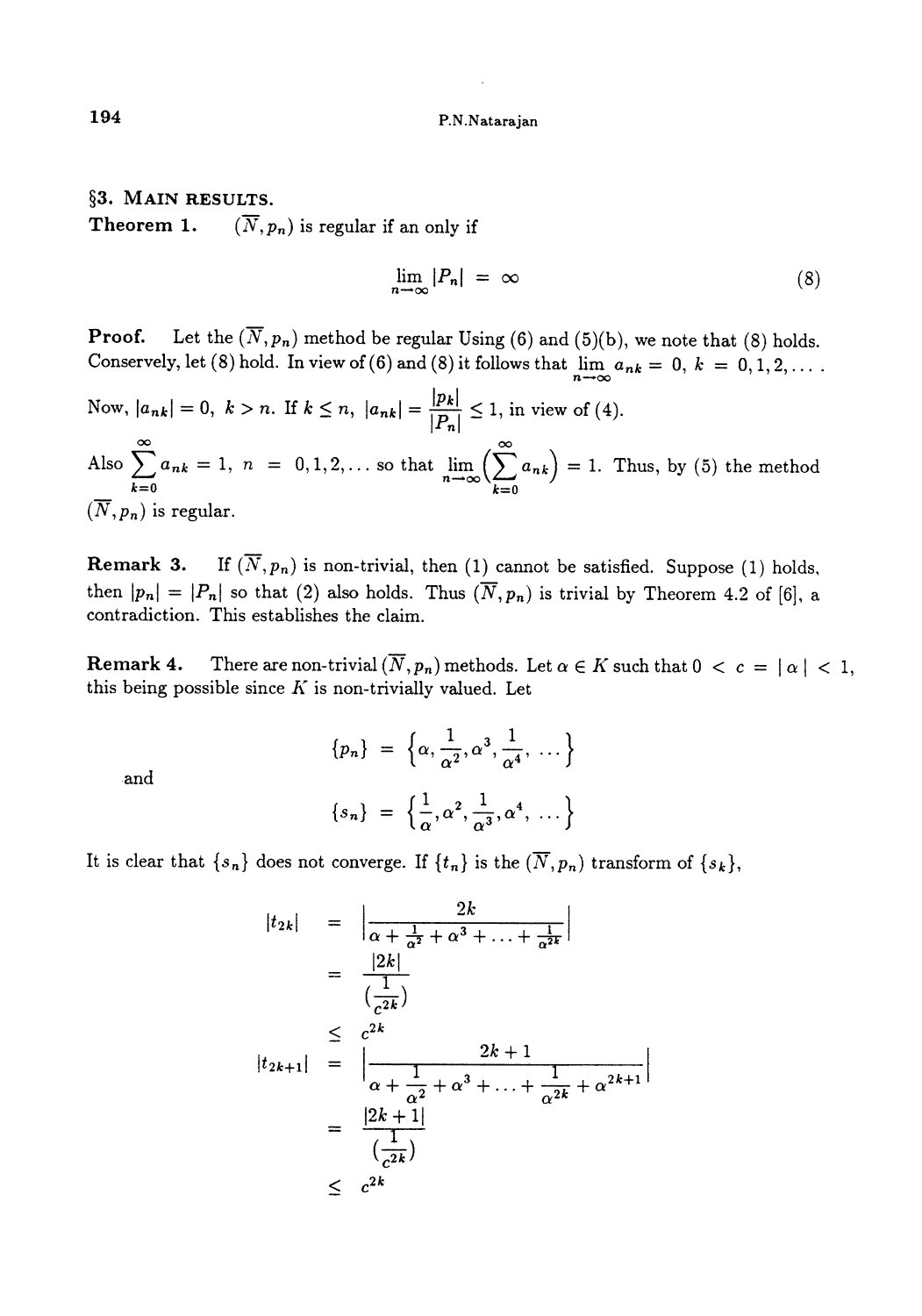so that  $\lim_{n\to\infty} t_n = 0$ . Thus  $\{s_n\}$ , though non convergent, is summable  $(\overline{N}, p_n)$  (in fact, to 0). This establishes our claim.

**Theorem 2.** (Limitation theorem) If  $\{s_n\}$  is summable  $(\overline{N}, p_n)$  to s, then  $|s_n - s| = o\left(\left|\frac{P_n}{p_n}\right|\right), \ n \to \infty.$ 

**Proof.** If  $\{t_n\}$  is the  $(\overline{N}, p_n)$  transform of  $\{s_k\}$ , then

$$
\left| \frac{p_n(s_n - s)}{P_n} \right| = \left| \frac{p_n s_n - p_n s}{P_n} \right|
$$
  
= 
$$
\left| \frac{P_n t_n - P_{n-1} t_{n-1} - s(P_n - P_{n-1})}{P_n} \right|
$$
  
= 
$$
\left| \frac{P_n(t_n - s) - P_{n-1}(t_{n-1} - s)}{P_n} \right|
$$
  

$$
\leq \max \left[ |t_n - s|, \left| \frac{P_{n-1}}{P_n} \right| |t_{n-1} - s| \right]
$$
  

$$
\leq \max \left[ |t_n - s|, |t_{n-1} - s| \right]
$$

since  $\left|\frac{n-1}{p_n}\right| \leq 1$ , by (7). Since  $\lim_{n\to\infty} t_n = s$ , it follows that  $\lim_{n\to\infty} \left|\frac{p_n(s_n - s)}{p_n}\right| = 0$ . Thus  $|s_n - s| = o\left(\left|\frac{P_n}{p_n}\right|\right), n \to \infty.$ 

**Theorem 3.** (Comparison theorem for two regular weighted means). If  $(\overline{N}, p_n)$ ,  $(\overline{N}, q_n)$ are two regular methods and if

$$
\left|\frac{P_n}{p_n}\right| \le H \left|\frac{Q_n}{q_n}\right|, \quad n = 0, 1, 2, \dots \tag{9}
$$

where  $H > 0$  is a constant and  $Q_n = \sum_{n=1}^{\infty} q_k$ , then  $(\overline{N}, p_n) \subset (\overline{N}, q_n)$ .  $k=0$ 

**Proof.** Let, for a given sequence  $\{s_n\}$ ,

$$
t_n = \frac{p_0 s_0 + p_1 s_1 + \ldots + p_n s_n}{P_n},
$$
  

$$
u_n = \frac{q_0 s_0 + q_1 s_1 + \ldots + q_n s_n}{Q_n}, n = 0, 1, 2, \ldots
$$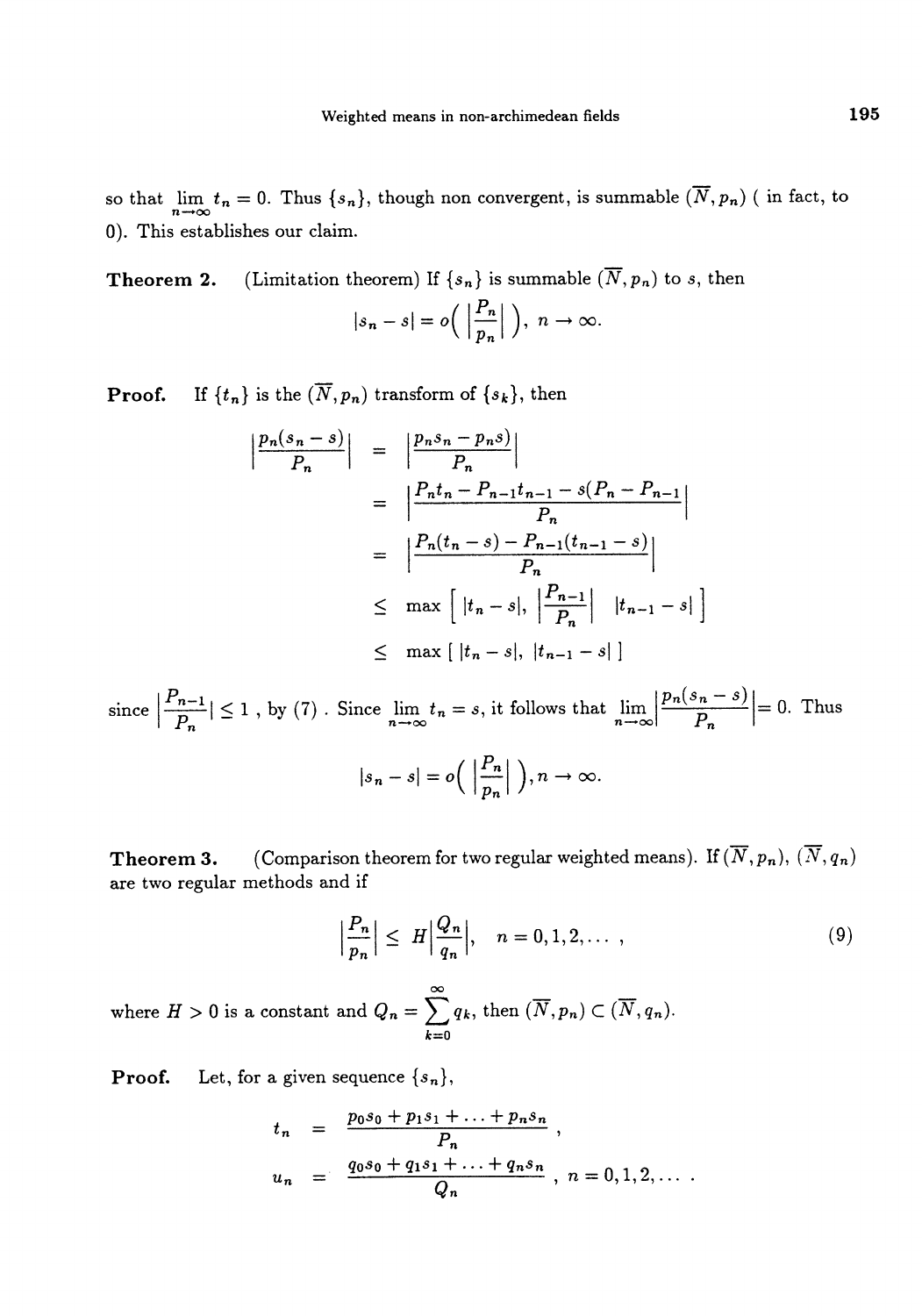Then  $p_0s_0 = P_0t_0$ ,  $p_ns_n = P_nt_n - P_{n-1}t_{n-1}$ ,  $n = 1, 2, ...$ . Now,

$$
u_n = \frac{1}{Q_n} \Big[ \frac{q_0}{p_0} P_0 t_0 + \frac{q_1}{p_1} (P_1 t_1 - P_0 t_0) + \ldots + \frac{q_n}{p_n} (P_n t_n - P_{n-1} t_{n-1}) \Big]
$$
  
= 
$$
\sum_{k=0}^{\infty} c_{nk} t_k,
$$

where

$$
c_{nk} = \left(\frac{q_k}{p_k} - \frac{q_{k+1}}{p_{k+1}}\right) \frac{P_k}{Q_n}, \ k < n; \\
= \frac{q_k}{p_k} \frac{P_k}{Q_k}, \ k = n; \\
= 0, \ k > n.
$$

Since  $\lim_{n \to \infty} |Q_n| = \infty$ ,  $\lim_{n \to \infty} c_{nk} = 0$ ,  $k = 0, 1, 2, \ldots$  If  $s_n = 1$ ,  $n = 0, 1, 2, \ldots$  $\infty$  m of  $\infty$  $t_n = u_n = 1, n = 0, 1, 2, ...$  so that  $\sum_{k=0}^{\infty} c_{nk} = 1, n = 0, 1, 2, ...$  and so  $\lim_{n \to \infty} \left( \sum_{k=0}^{\infty} c_{nk} \right) = 1.$ Let  $k < n$ .

$$
|c_{nk}| = \left|\frac{q_k}{p_k} - \frac{q_{k+1}}{p_{k+1}}\right| \left|\frac{P_k}{Q_n}\right|
$$
  
\n
$$
\leq \max\left[\left|\frac{q_k}{p_k}\right| \left|\frac{P_k}{Q_n}\right|, \left|\frac{q_{k+1}}{p_{k+1}}\right| \left|\frac{P_k}{Q_n}\right|\right]
$$
  
\n
$$
\leq \max\left[\left|\frac{q_k}{p_k}\right| \left|\frac{P_k}{Q_k}\right|, \left|\frac{q_{k+1}}{p_{k+1}}\right| \left|\frac{P_{k+1}}{Q_{k+1}}\right|\right]
$$
  
\n
$$
\leq H,
$$

by (9), since  $k < n$  implies  $|Q_k|, |Q_{k+1}| \leq |Q_n|$  and so  $\frac{1}{Q_n} \leq \frac{1}{Q_k}$ ,  $\frac{1}{Q_{k+1}}$  and  $|P_k| \leq |P_{k+1}|$ .

If  $k = n$ ,  $|c_{nn}| = \left|\frac{q_n}{p_n} \frac{F_n}{Q_n}\right| \leq H$  and  $|c_{nk}| = 0 \leq H$ ,  $k > n$ . Consequently  $\sup_{n,k} |a_{nk}| \leq H$ . The method  $(c_{nk})$  is thus regular, using (5) and so  $(\overline{N}, p_n) \subset (\overline{N}, q_n)$ . The proof of the theorem is now complete.

Remark 5. Note that the classical counterpart of Theorem 3 (see [2], p.58, Theorem 14) has an additional hypothesis.

**Theorem 4.** (Comparison theorem for a regular  $(\overline{N}, p_n)$  method and a regular matrix). Let  $(\overline{N}, p_n)$  be a regular method and A be a regular matrix. If

$$
\lim_{k \to \infty} \frac{a_{nk} P_k}{p_k} = 0, \quad n = 0, 1, 2, \dots ; \tag{10}
$$

and 
$$
\sup_{n,k} \left| \left( \frac{a_{nk}}{p_k} - \frac{a_{n,k+1}}{p_{k+1}} \right) P_k \right| < \infty , \qquad (11)
$$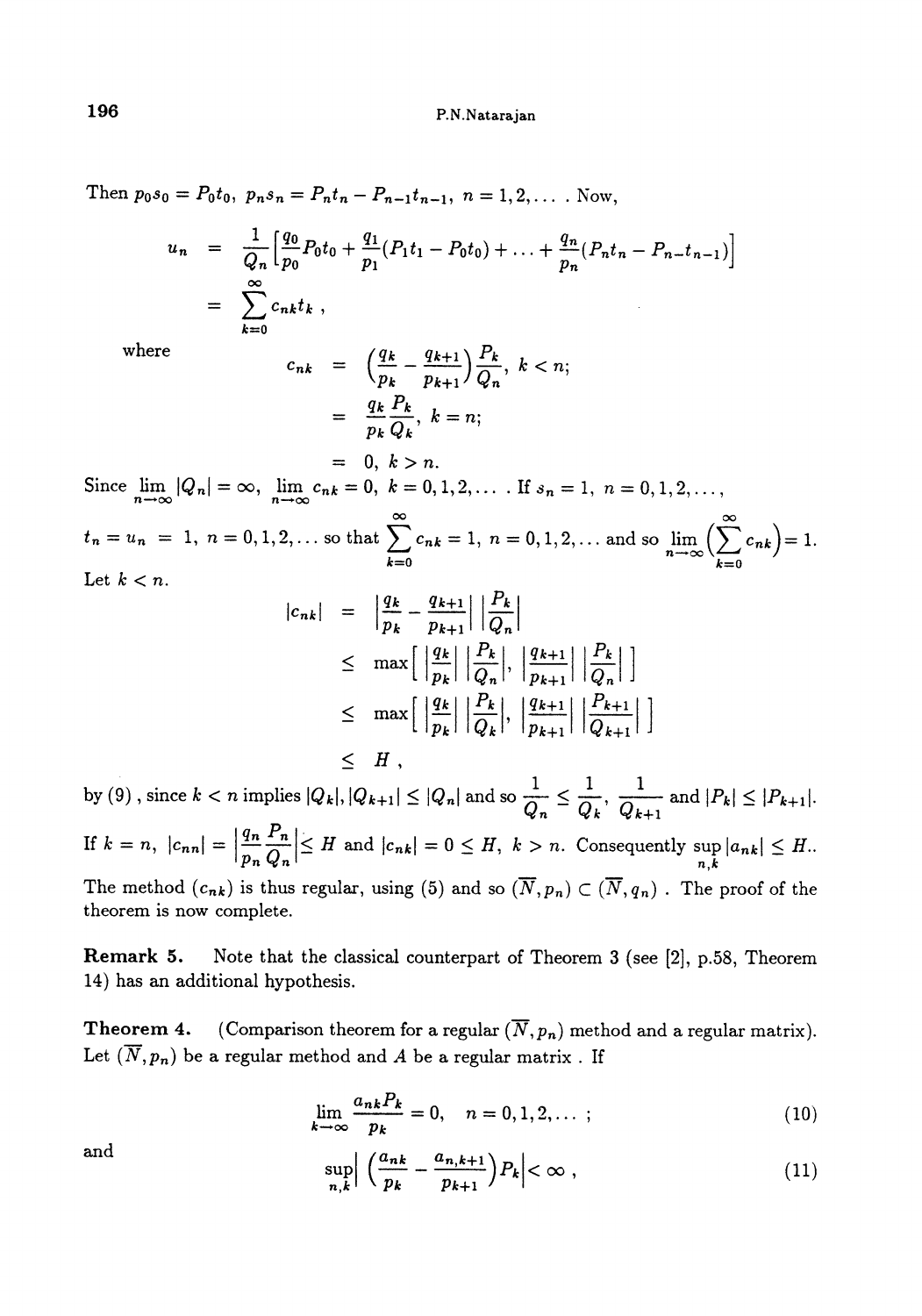then  $(\overline{N},p_n)\subset A$ .

**Proof.** Let  $\{s_n\}$  be any sequence,  $\{t_n\}$ ,  $\{\tau_n\}$  be its  $(\overline{N}, p_n)$ , A transforms respectively so that

$$
t_n = \frac{p_0 s_0 + p_1 s_1 + \dots + p_n s_n}{P_n},
$$
  

$$
\tau_n = \sum_{k=0}^{\infty} a_{nk} s_k, n = 0, 1, 2, \dots
$$

Now,

$$
s_n = \frac{P_n t_n - P_{n-1} s_1 t_{n-1}}{p_n}, P_{-1} = 0
$$

Let  $\lim_{n \to \infty} t_n = s$ .  $\tau_n = \sum_{n=1}^{\infty} a_{nk}s_k$  exists ,  $n = 0, 1, 2...$  and in fact  $\tau_n = \sum_{k=0}^{\infty} a_{nk} s_k = \sum_{k=0}^{\infty} a_{nk} \left\{ \frac{P_k t_k - P_{k-1} t_{k-1}}{p_k} \right\}$  $=\sum_{k=0}^{\infty} \left(\frac{a_{nk}}{k}-\frac{a_{n,k+1}}{k}\right) P_k t_k$  $k=0$   $p_k$   $p_{k+1}$ 

since  $\lim_{k \to \infty} \frac{a_{n,k+1}}{p_{k+1}} P_k t_k = 0$  by (10) and using the fact that  $\{t_k\}$  is convergent and so bounded and  $\left|\frac{P_k}{P_{k+1}}\right| \leq 1$ . We can now write

where  
\n
$$
b_{nk} = \left(\frac{a_{nk}}{p_k} - \frac{a_{n,k+1}}{p_{k+1}}\right)P_k.
$$

 $\sum_{k=1}^{\infty} b_k$ 

By (11),  $\sup_{n,k} |b_{nk}| < \infty$ . Since A is regular,  $\lim_{n \to \infty} a_{nk} = 0, k = 0,1,2,...$  so that  $\lim_{n \to \infty} b_{nk} = 0, k = 0, 1, 2, \ldots$ . Let  $s_n = 1, n = 0, 1, 2, \ldots$ . Then  $t_n = 1, n = 0, 1, 2, \ldots$ 00 00 00 It now follows that  $\sum_{k=0}b_{nk} = \sum_{k=0}a_{nk}$ ,  $n = 0,1,2,...$  Consequently  $\lim_{n\to\infty}(\sum_{k=0}$  $\lim_{n \to \infty} \left( \sum_{k=0}^{\infty} a_{nk} \right) = 1$ . The method  $(b_{nk})$  is thus regular and so  $\lim_{n \to \infty} t_n = s$  implies  $\lim_{n \to \infty} \tau_n =$ s. i.e.  $(\overline{N}, p_n) \subset A$ .

**Theorem 5.**  $(\overline{N}, p_n)$  is a regular method and  $A = (a_{nk})$  is a regular triangular matrix. Then  $(\overline{N}, p_n) \subset A$  if and only if (11) holds.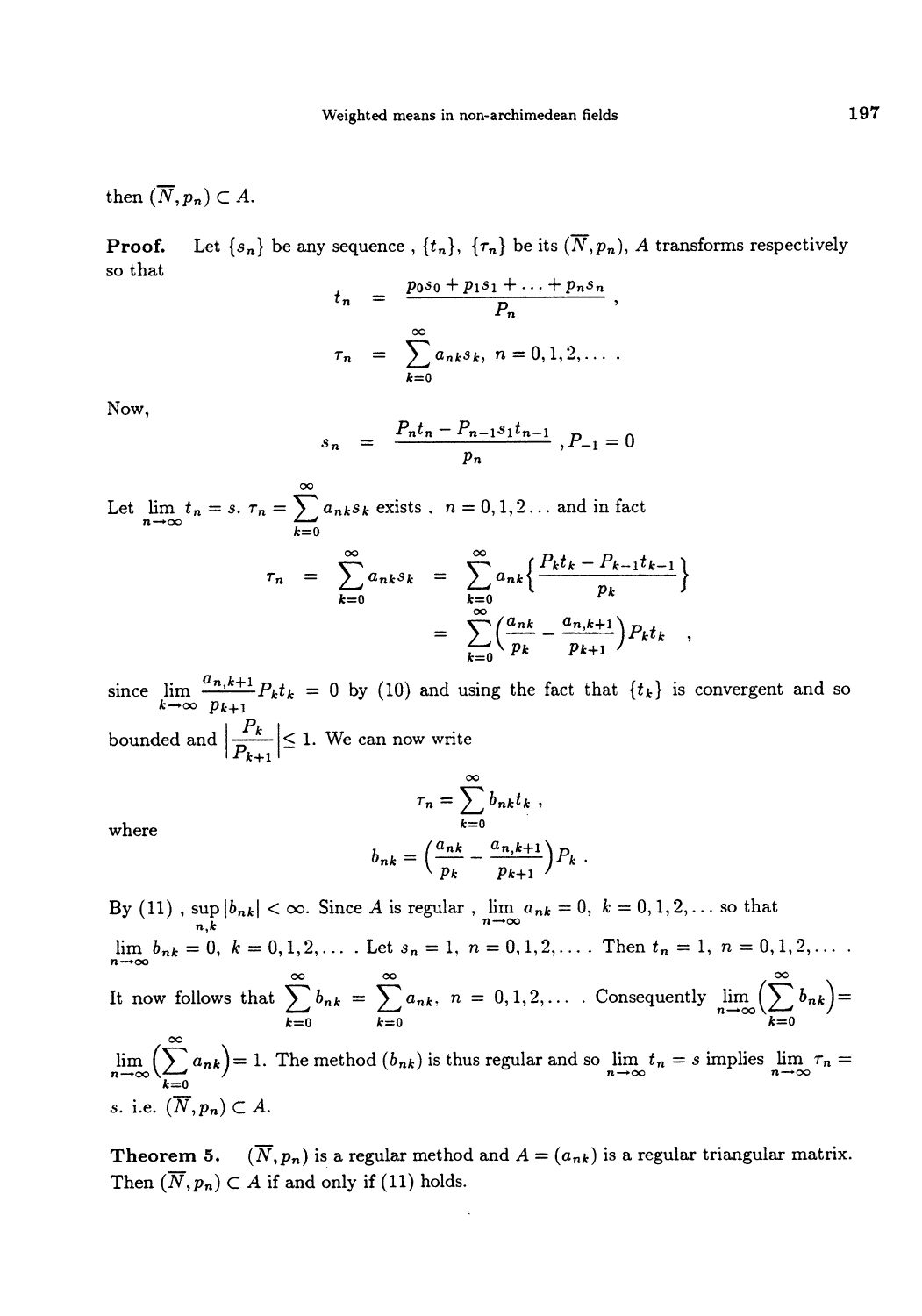**Proof.** Let  $(11)$  hold. Since A is a triangular matrix,  $(10)$  clearly holds. In view of Theorem 4, we have  $(\overline{N}, p_n) \subset A$ . Conversely, let  $(\overline{N}, p_n) \subset A$ . Following the notation of Theorem 4, let  $\lim_{n \to \infty} t_n = s$ . As in the proof of Theorem 4,

$$
\tau_n = \sum_{k=0}^{\infty} a_{nk} s_k = \sum_{k=0}^{\infty} b_{nk} t_k,
$$

where

$$
b_{nk} = \left(\frac{a_{nk}}{p_k} - \frac{a_{n,k+1}}{p_{k+1}}\right)P_k.
$$

Since  $(\overline{N}, p_n) \subset A$ , for every sequence  $\{t_k\}$  with  $\lim_{k \to \infty} t_k = s$ ,  $\lim_{n \to \infty} \tau_n = s$ . This means that  $(b_{nk})$  is a regular matrix and so (11) holds. This complices the proof.

## §4. A SCALE OF STRICTLY INCREASING WEIGHTED MEANS.

 $\boldsymbol{p}$ 

We conclude the present paper by obtaining a strictly increasing scale of regular summability methods in  $\mathbf{Q}_p$ . We define, for  $k = 0, 1, 2, \ldots$ , the method  $(\overline{N}, p_n^{(k)})$  by

$$
\begin{array}{rcl}\n\text{(k)} & = & p^{nk}, \quad \text{if} \quad n \quad \text{is odd}; \\
& = & \frac{1}{p_{nk}}, \quad \text{if} \quad n \quad \text{is even};\n\end{array}
$$

We now establish that

$$
(\overline{N}, p_n^{(k)}) \stackrel{\mathsf{C}}{\neq} (\overline{N}, p_n^{(k+1)}).
$$
 (12)

We apply Theorem 3 to prove this assertion. For convenience, let  $p_n = p_n^{(k)}$  and  $q_n=p_n^{(k+1)}, n=0,1,2,...$  If n is odd,

$$
\left|\frac{P_n}{p_n}\right| = \frac{1}{c^{(n-1)k}} \cdot \frac{1}{c^{nk}} = \frac{1}{c^{(2n-1)k}}
$$

$$
\left|\frac{Q_n}{q_n}\right| = \frac{1}{c^{(n-1)(k+1)}} \cdot \frac{1}{c^{n(k+1)}} = \frac{1}{c^{(2n-1)(k+1)}}, \quad c = |p| < 1,
$$

$$
\left|\frac{P_n}{p_n}\right| \le \left|\frac{Q_n}{q_n}\right|
$$

 $\mathbf{1}$ 

so that

If *n* is even,  $|P_n|$ 

Thus  
\n
$$
\left|\frac{P_n}{p_n}\right| = \frac{1}{c^{nk}} \cdot c^{nk} = 1
$$
\n
$$
\left|\frac{Q_n}{q_n}\right| = \frac{1}{c^{n(k+1)}} \cdot c^{n(k+1)} = 1
$$
\n
$$
\left|\frac{P_n}{p_n}\right| \le \left|\frac{Q_n}{q_n}\right|
$$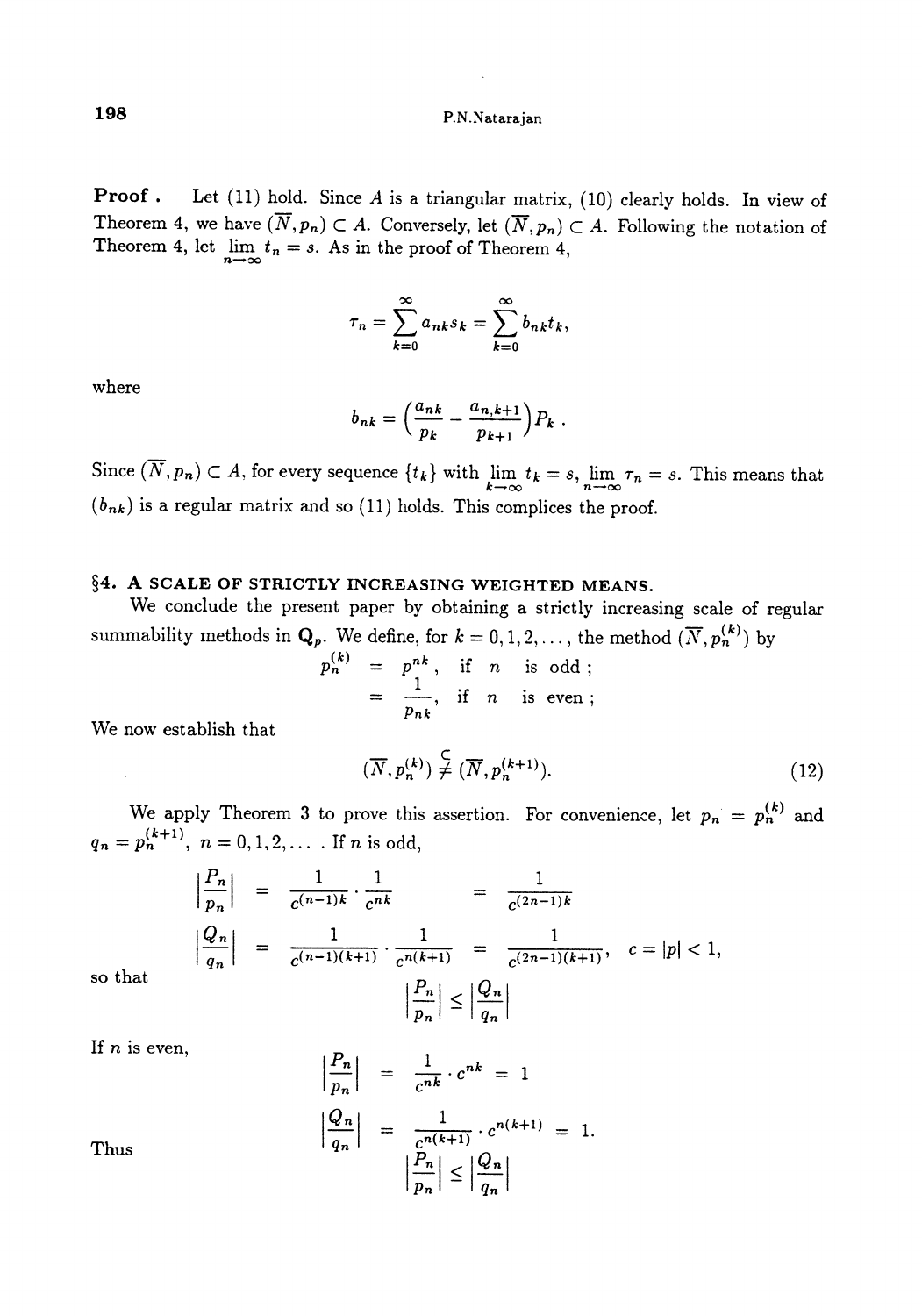in this case too. Consequently, by Theorem 3,  $(\overline{N}, p_n^{(k)}) \subset (\overline{N}, p_n^{(k+1)})$ . Let now

$$
s_n = 0, \t\t \text{if } n \text{ is even ;}
$$
  
= 
$$
\frac{1}{p^{n(k+1)+k(n-1)}}, \text{ if } n \text{ is odd .}
$$

Let  ${ \tau_n \}$  be the  $(\overline{N}, q_n)$  transform of  ${ s_n }$ . If n is odd,

$$
|\tau_n| = \left| \frac{0 + p^{k+1} \cdot \frac{1}{p^{k+1}} + 0 + p^{3(k+1)} \cdot \frac{1}{p^{3(k+1)+2k}} + \ldots + 0 + p^{n(k+1)} \cdot \frac{1}{p^{n(k+1)+k(n-1)}}}{1 + p^{k+1} + \frac{1}{p^{2(k+1)}} + \ldots + \frac{1}{p^{(n-1)(k+1)}} + p^{n(k+1)}} \right|
$$
  
= 
$$
\frac{\frac{1}{c^{k(n-1)}}}{\frac{1}{c^{(k+1)(n-1)}}}
$$
  
= 
$$
c^{n-1}
$$

If  $n$  is even,

$$
|\tau_n| = |0 + p^{k+1} \cdot \frac{1}{p^{k+1}} + 0 + p^{3(k+1)} \cdot \frac{1}{p^{3(k+1)+2k}} + \dots + 0
$$
  

$$
\Big| \frac{+p^{(n-1)(k+1)} \cdot \frac{1}{p^{(n-1)(k+1)+k(n-2)}} + 0}{1 + p^{k+1} + \frac{1}{p^{2(k+1)}} + \dots + p^{(n-1)-(k+1)} + \frac{1}{p^{n(k+1)}}}
$$
  

$$
= \frac{\frac{1}{c^{k(n-2)}}}{\frac{1}{c^{n(k+1)}}}
$$
  

$$
= c^{n+2k}
$$

In both the cases,  $\lim_{n\to\infty} \tau_n = 0$ . Thus  $\{s_n\}$  is summable  $(\overline{N}, q_n)$  to 0. Let, now,  $\{t_n\}$  be the  $(\overline{N},p_n)$  transform of  $\{s_n\}.$